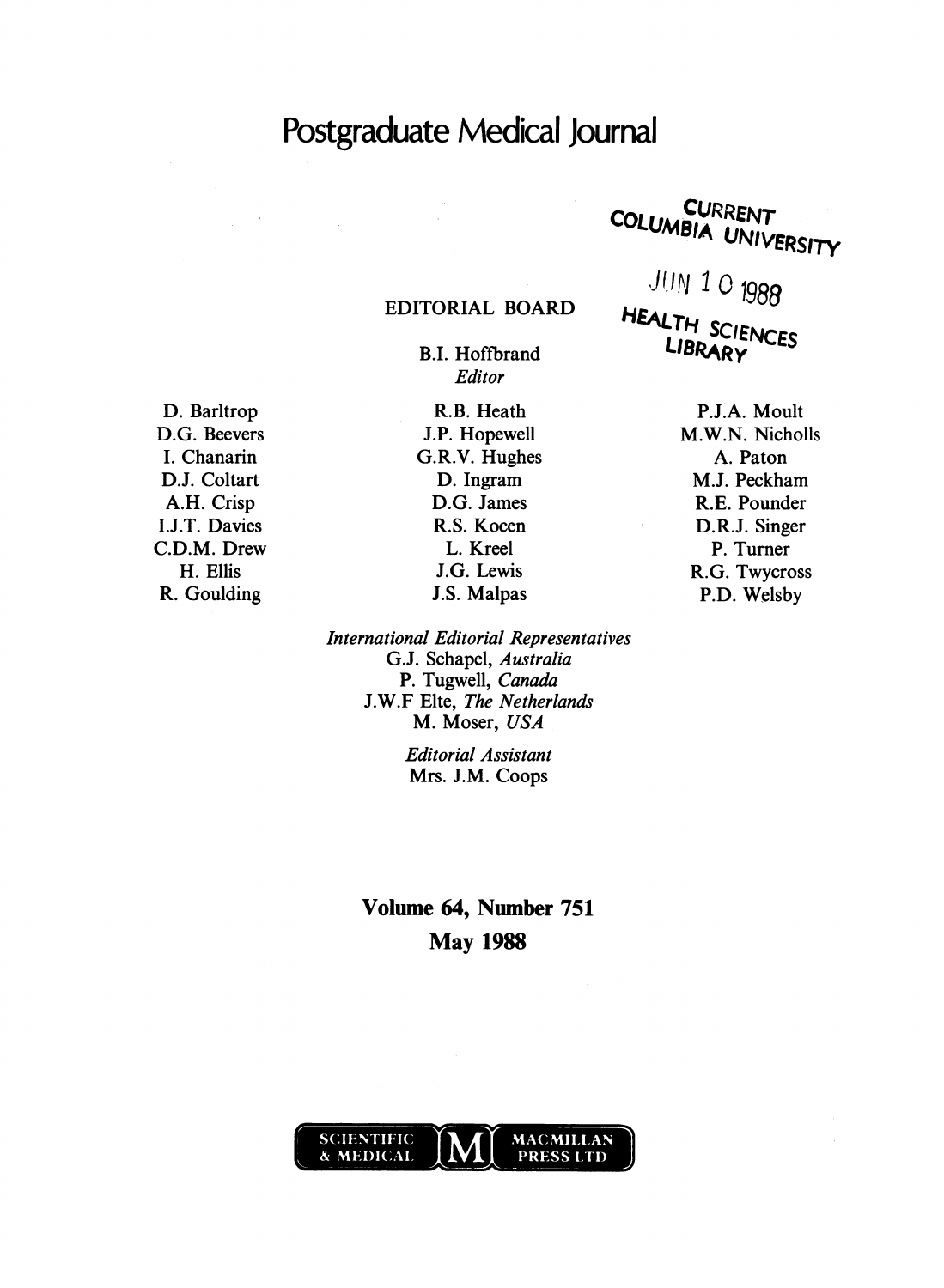The Postgraduate Medical Journal is published monthly on behalf of the Fellowship of Postgraduate Medicine by the Scientific & Medical Division, The Macmillan Press Ltd, Houndmills, Basingstoke, Hampshire RG21 2XS, UK. Telephone: Basingstoke (0256) 29242

Telex: 858493. Fax (0256) 479476

Postgraduate Medical Journal publishes original papers on subjects of current clinical importance and welcomes review articles with extensive, up-to-date bibliographies as guides to further reading. Several symposia are published each year, each devoted to a single subject and written by specialists in different disciplines. Most issues include authoritative current surveys of clinical problems, well documented reports of cases of particular interest, and book reviews. An international Postgraduate Diary is also included each month.

The Fellowship of Postgraduate Medicine was founded by a group of London consultants after the First World War to assist postgraduates, particularly those coming to London from the Commonwealth, to pursue their studies. The Fellowship first published the Postgraduate Medical Journal to give information about lectures, conferences and courses and to provide a monthly review of all branches of medicine.

© <sup>1988</sup> The Fellowship of Postgraduate Medicine ISSN 0032-5473

Manuscripts and all editorial correspondence, including books for review should be sent to: The Editor, Postgraduate Medical Journal, 6 St Andrew's Place, London NWl 4LB, UK. Telephone: 01-935 5556.

A 'Notice to Contributors' is published on the inside back cover of this issue. The Editor reserves the right to make changes which may clarify or condense papers where this is considered desirable. The Journal is covered by Current Contents, Biological Abstracts, ASCA, ISI/BIOMED and Science Citation Index.

All business correspondence, reprint requests and enquiries concerning advertising space and rates should be addressed to the Scientific & Medical Division, The Macmillan Press Ltd, Houndmills, Basingstoke, Hampshire RG21 2XS.

Subscription price per volume of twelve issues: UK £85.00; Rest of the World £105.00 or equivalent in any other currency. Orders must be accompanied by remittance. Cheques should be made payable to Macmillan Journals, and sent to: The Macmillan Press Ltd, PO Box 500, Leicester LE99 OAA, UK. Where appropriate, subscribers may make payments into UK Post Office Giro Account No. 519 2455. Full details must accompany payments.

All rights of reproduction are reserved in respect of all papers, articles, illustrations, etc., published in this journal in all countries of the world.

Authorization to photocopy items for internal or personal use, or the internal or personal use of specific clients, is granted by The Fellowship of Postgraduate Medicine for libraries and other users registered with the Copyright Clearance Center (CCC) Transactional Reporting Service, provided that the base fee of \$01.00 per copy, plus \$0.10 per page is paid directly to CCC, 27 Congress St., Salem, MA 01970, USA.  $0032 - 5473/88$  \$1.00 + \$0.10

Publisher: Alex Williamson

Production and Editorial Services Manager: Nigel McNeil-Smith

Circulation Services: A.L. Clark

Printed in Great Britain by Bell and Bain Ltd, Glasgow

Whilst every effort is made by the publishers and editorial board to see that no inaccurate or misleading data, opinion or statement appears in this Journal, they wish to make it clear that the data and opinions appearing should only be followed in conjunction with the drug manufacturer's own published literature.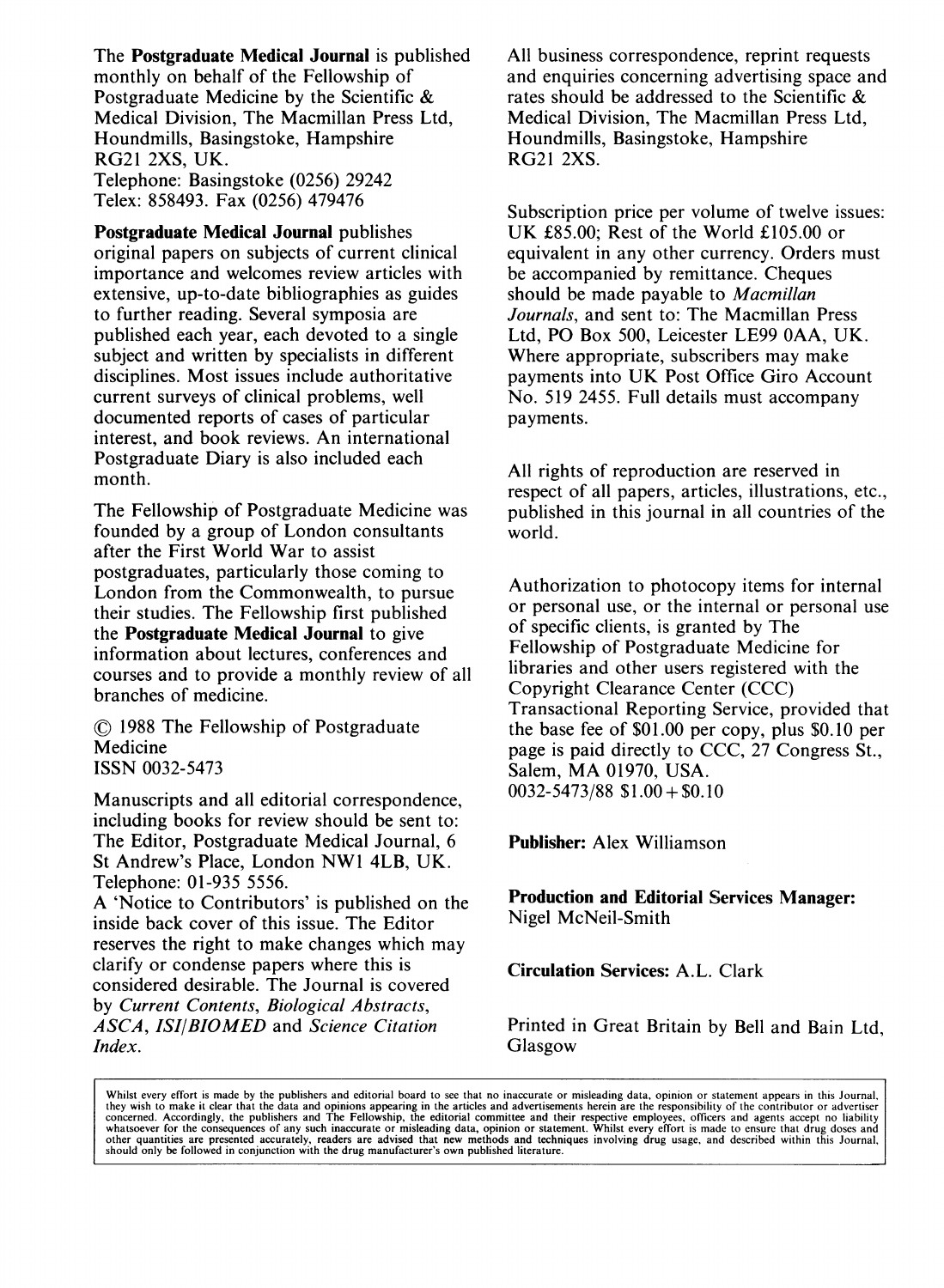dissatisfaction. New writings on child care are therefore welcome, especially those that give a view of special areas not well covered elsewhere. This third volume of the Progress in Child Health Series succeeds admirably in its aim of increasing communication between the many different specialties involved in paediatrics. Chapters range from pure clinical medicine, such as a review on management of congenital dislocation of the hip, to less well known areas such as the excellent review of the origin of colds in children. Particularly good are the chapters on conjoint family therapies and the Home Start scheme (why isn't there such a scheme in all areas?). It is a pity, though, that the discussion on behavioural therapy is so heavy to read, and that on learning in medicine is better covered elsewhere. References are plenty and up to date, and the index is very comprehensive. This book must be essential reading for anyone intending to sit for one of the diplomas in child health, and would be a worthy addition to a general practitioner's library, particularly if he is a trainer or has a special interest in paediatrics.

> A.P. Lewis Health Centre, Bodriggy, Hayle, Cornwall.

Skin Disease in Old Age, by Ronald Marks.  $Pp_ix + 276$ , illustrated. Martin Dunitz, London, 1987. £30.00.

This is a very personal account of skin disease in the elderly. When so many books have multiple authorship, it is refreshing to have the lively enthusiasm of Professor Marks shining from every page. 'Baldness is progressive as the author will testify' and the reader can imagine the Professor; again 'as winter sports enthusiasts will know ...' Overall, this is a splendid book. The illustrations, in particular, are almost universally excellent. The author has already defended himself in the introduction by admitting to a somewhat arbitrary decision as to the inclusion of certain disorders. However, surely it is ridiculous to include pityriasis versicolor, which is pre-eminently a condition of adolescence, acne vulgaris is mentioned no fewer than 7 times in the index.

A more serious criticism is that the book claims to be written 'with the dermatologist in mind'. <sup>I</sup> think it would be true to say that any dermatologist might enjoy dipping into this book, but would scarcely expect to learn from it. It contains material with which every practising dermatologist should be familiar; it is physicians in the care of the elderly who would most benefit from having this on their departmental library shelves. To them <sup>I</sup> would commend it highly.

> Michael Klaber Chelmsford and Basildon Hospitals Essex.

Pain Control, by J. Latham. Pp. x + 106. Austen Cornish Publishers in association with The Lisa Sainsbury Foundation, London, 1987. £6.50.

Pharmacotherapy and Mental Retardation, by K.D. Gadow and A.G. Poling. Pp.  $xxi + 370$ . Taylor & Francis, London, New York, Philadelphia, 1988. £16.50.

Practical NMR Imaging, edited by M.A. Foster and J.M.S. Hutchison. Pp. xv+ 311, illustrated. IRL Press, Oxford, Washington DC, 1987. £36.

Prevention of Coronary Heart Disease and Stroke (A workbook for primary care teams), by J.T. Hart and B. Stilwell. Pp. xii+244. Faber & Faber, London, Boston, 1988. £5.95.

Residents Handbook of Pediatrics, 7th edition, edited by W.B. Abelson and R.G. Smith. Pp. xxvi+909. B.C. Decker, Toronto, Philadelphia, 1988. £21.50.

Women's Problems in General Practice, 2nd edition, edited by A. McPherson. Pp. xvi+473. Oxford University Press, Oxford, New York, Tokyo, Melbourne, 1988. £17.50.

# Books Received

Cardiopulmonary Cerebral Resuscitation, 3rd edition, by P. Safar & N.G. Bircher. Pp. xvii + 464, illustrated. Baillière Tindall (W.B. Saunders), London, Philadelphia, Toronto, Sydney, Tokyo, 1987. £11.50.

Child Health Clinics - a Handbook for Doctors, by M. Barker & J. Ferrier. Pp.  $xi + 120$ . John Wiley & Sons, New York, Brisbane, Toronto, Singapore, 1988. £9.50.

Communicating with Dying People and their Relatives, by J. Lugton. Pp. xi+105. Austen Cornish Publishers in association with The Lisa Sainsbury Foundation, London, 1987. £6.50

A Handbook for Trainee Psychiatrists, edited by K.J.B. Rix. Pp. 301. Baillière Tindall, London, Philadelphia, Toronto, Sydney, Tokyo, 1987. £8.50.

Immunology of the Gastrointestinal Tract and Liver, edited by M.F. Heyworth and A.L. Jones. Pp. xii+229. Raven Press, New York, 1987. \$70.00.

Keep Your Voice Healthy, 2nd edition, by F.S. Brodnitz. Pp. ix + 158, illustrated. Little Brown & Co, Boston, Toronto, San Diego, 1988. £13.

Melanoma and Naevi - Incidence, Interrelationships and Implications, edited by J.M. Elwood. Pp. 156, illustrated. Karger, Basle, Munich, Paris, London, New York, New Delhi, Singapore, Tokyo, Sydney, 1988. £56.90.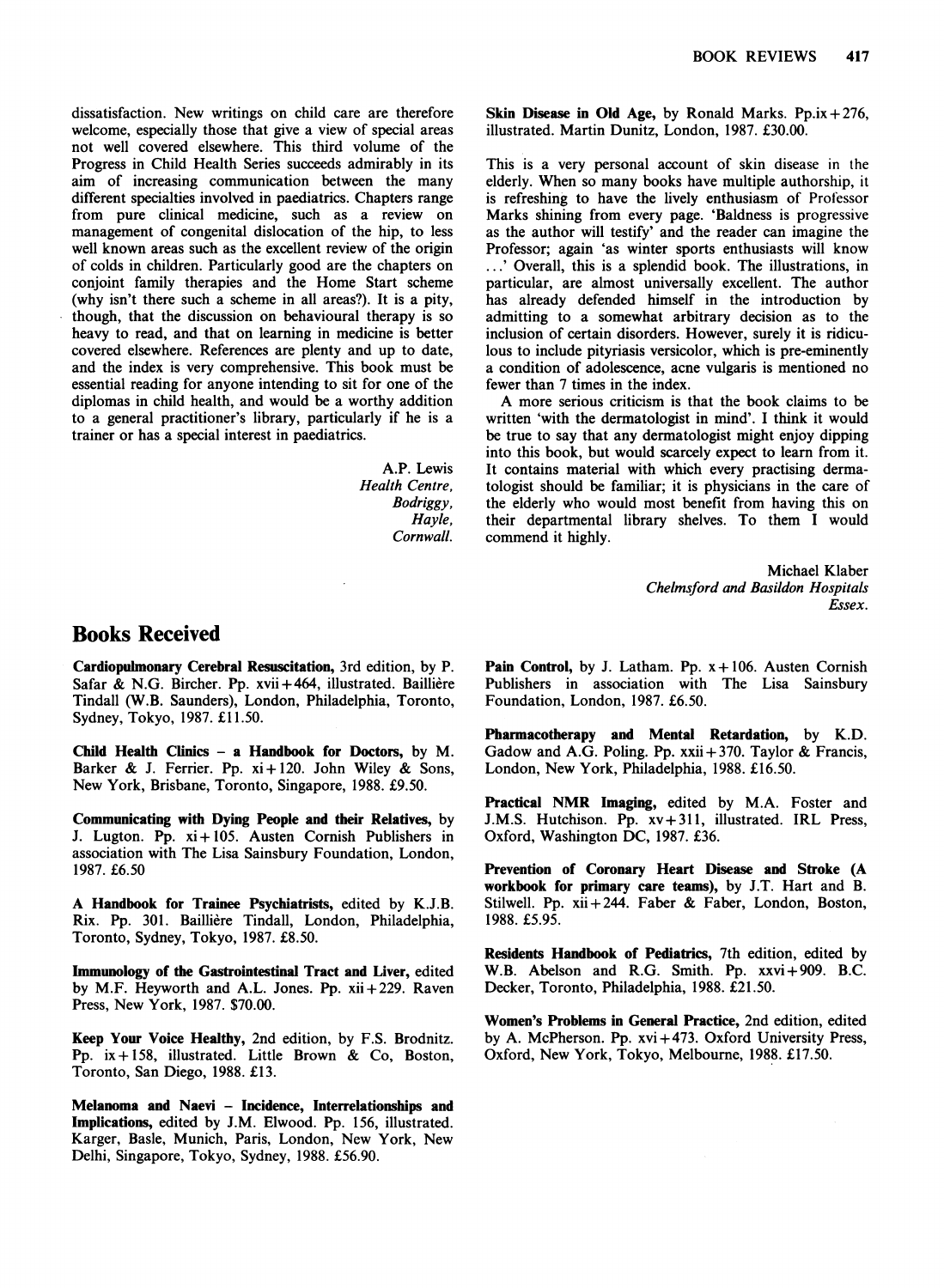# Postgraduate Diary

# British Postgraduate Medical Federation

- Educational development courses programme of courses and workshops
- Central Office, <sup>33</sup> Millman Street, London WCIN 3EJ, UK.

## Institute of Cancer Research

Regular programme of seminars and teaching sessions throughout the year.

Information: The Dean, Institute of Cancer Research, D Block, Clifton Avenue, Sutton, Surrey SM2 5PX, UK.

# Cardiothoracic Institute

- Courses leading to award of diplomas in cardiac medicine and thoracic medicine. Short courses, meetings and symposia held throughout the year.
- Postgraduate Office, Cardiothoracic Institute, Fulham Road, London SW3 6HP.

# Institute of Child Health

Courses, meetings and symposia held throughout the year The Dean's Office, Institute of Child Health, 30 Guilford Street, London WCJ IEH, UK.

# Institute of Dental Surgery

- Courses for M.Sc. in various aspects of dentistry, Diploma in Dental Public Health, basic medical sciences, etc.
- Information: The Dean, Institute of Dental Surgery, Eastman Dental Hospital, Gray's Inn Road, London WCIX 8LD, UK.

# Hunterian Institute

Courses in basic medical sciences for Primary FRCS and FFA part 2; in Anatomy Physiology and Pathology for Primary FRCS; in basic dental sciences for Primary FDS

Course in Clinical surgery for Final FRCS

Anastomosis Workshop: AO course

The Hunterian Institute, Royal College of Surgeons, Lincoln's Inn Fields, London WC2A 3PN, UK.

# Institute of Laryngology and Otology

Advanced courses held throughout the year

Temporal bone surgery, 6-13 June 1988 and 10-17 June 1988

Pathology of the ear, nose and throat, 15-17 June 1988

Applications and enquiries to the Dean, Institute of Laryngology and Otology, 330/336 Gray's Inn Road, London WC] 8EE, UK.

# Institute of Neurology

- Sandoz Foundation advanced lectures on clinical and experimental neurology. Each Wednesday evening throughout academic year
- Details: Institute Registrar, National Hospital, Queen Square, London WCIN 3BG, UK.

# Institute of Obstetrics and Gynaecology

Regular symposia and courses throughout the year Details: The Secretary, Institute of Obstetrics and Gynaecology, Queen Charlotte's Maternity Hospital, Goldhawk Road, London W6 OXG, UK.

# Institute of Ophthalmology

Diabetic eye day for physicians, <sup>12</sup> May 1988

Regular courses in ophthalmology held throughout the year

17/25 Cayton Street, London EC] 9AT, UK.

#### Institute of Orthopaedics

Radiodiagnosis demonstrations - Mondays at 5.00 p.m. during the academic year

Applications and enquiries to Professor of Orthopaedic Surgery, Jules Thorn Building, The Middlesex Hospital, Mortimer Street, London WJP 7PN, UK.

# Institute of Psychiatry

Programme of courses available

The Dean's Office, Institute of Psychiatry, De Crespigny Park, London SE5 8AF, UK.

#### Institute of Urology

Short courses on aspects of urology and nephrology throughout the year

One year Diploma courses in urology and nephrology commencing September each year.

Advanced stone management courses – held twice yearly.

Applications and enquiries: The Dean, Institute of Urology, 172-176 Shaftesbury Avenue, London WC2H 8JE, UK.

## Royal Postgraduate Medical School

Regular courses on advanced topics

School Office, Royal Postgraduate Medical School, Hammersmith Hospital, Du Cane Road, London W12 OHS, UK.

# University of Manchester

M.A. in Health Care Ethics

Details: Mrs S. Ibbotson, Department of Education, University of Manchester, Oxford Road, Manchester M13 9PL, UK.

#### International Union Against Cancer

Details of fellowship programmes from: 3 rue du Conseil-Général, 1205 Geneva, Switzerland.

#### Liverpool, Newsham General Hospital

Lunchtime meetings twice monthly

Secretary, Postgraduate Centre, Belmont Road, Liverpool L6 4AF, UK

# London School of Hygiene and Tropical Medicine

Courses in community health, occupational health and preventive medicine. Course in human and clinical genetics leading to award of diploma.

The Registrar, LSHTM, Keppel Street, London WCIE 7HT, UK.

©) The Fellowship of Postgraduate Medicine, 1988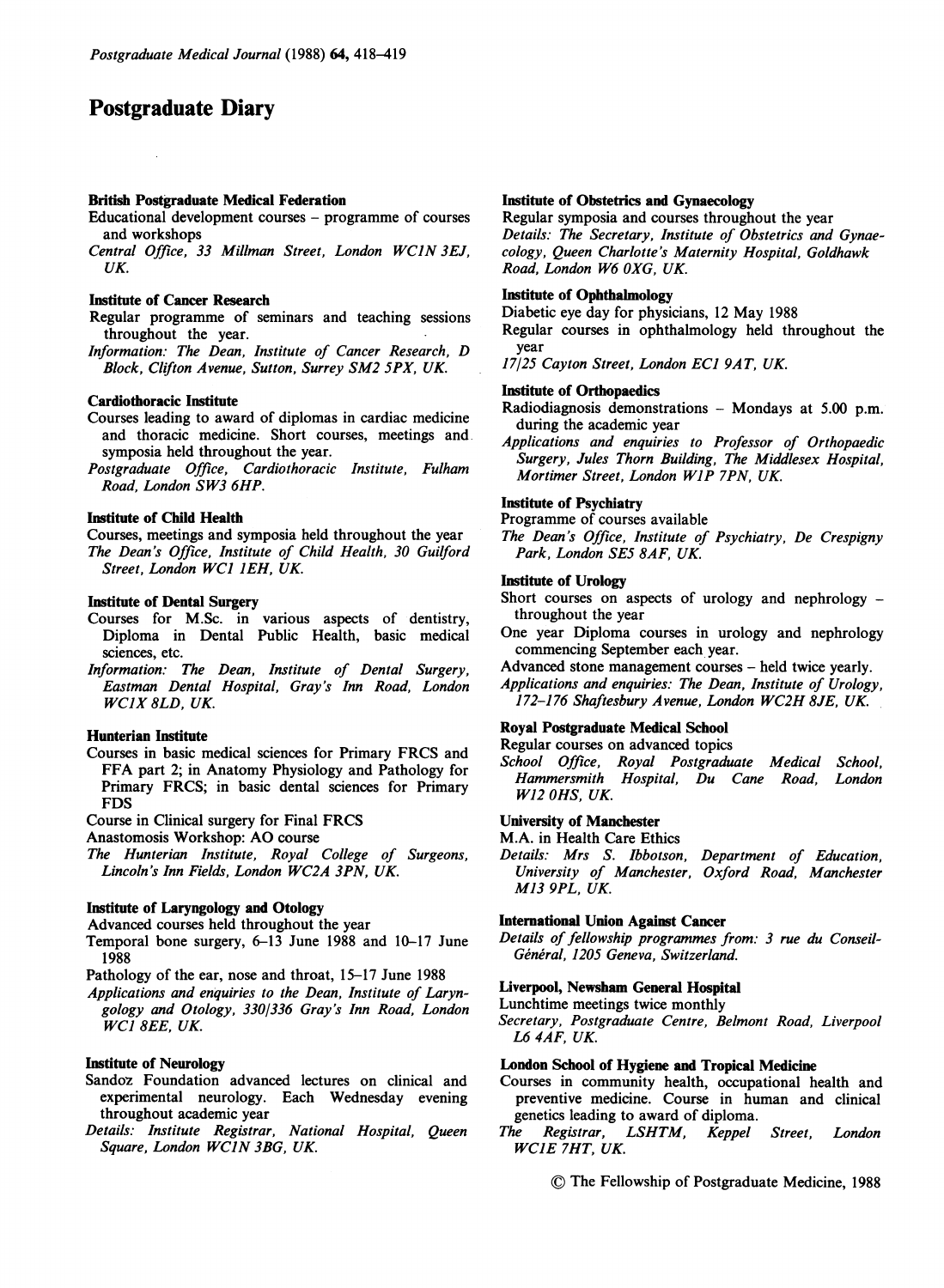# Forum on Clinical Pharmacology and Therapeutics

- 'Restrictive Drug Lists a Worldwide Controversy'. Wednesday 12 October 1988.
- Registration: Barbara Komoniewska, Royal Society of Medicine, <sup>1</sup> Wimpole Street, London WIM 8AE.

## First Conference of the European Society for Chlamydia Research

- To be held in Bologna, Italy 30 May to <sup>1</sup> June 1988. Topics include epidemiology and preventive measures of chlamydial infections in Europe; clinical manifestations and therapy; immunology and host-parasite interaction; diagnostic procedures; genetics; vaccine development.
- Details: Dr R. Cevenini, Institute of Microbiology of the University of Bologna, S. Orsola University Hospital, 9 via Massaretni, 40138-Bologna, Italy.

## 9th International Symposium on Parkinson's Disease

Jerusalem, Israel, 5-9 June 1988.

Details: P.O.B. 50006, Tel-Aviv 61500, Israel.

International Conference on Ergonomics, Occupational Health, Safety and Health, and the Environment 24-28 October, Beijing, China.

Details: Conference Administrator, ICE-O-SHE, Darling Downs Institute of Advanced Education, P.O. Box 44, Darling Heights, Toowoomba, Qld. 4350, Australia.

# European Medical Research Group (Young AEMIE)

- Regular meetings consisting of poster session and invited lecture, held at Lettsom House, 11 Chandos Street, London WI, UK.
- Next meeting 7 June 1988. Dr P.J. Oldershaw. 'Intracoronary Thrombolysis - history, recent studies and future direction'.

Details from: Dr D.R.J. Singer, c/o Fellowship of Postgraduate Medicine, 6 St Andrew's Place, London NWJ 4LB, UK. Tel. 01-035 0556.

## European Association of Internal Medicine

Eurotherapeutics III - Amsterdam, 29 September to <sup>1</sup> October 1988

'Risk factors in vascular disease'

Details: Dr Michael Rudolf, Ealing Hospital, Uxbridge Road, Southall, Middlesex.

#### XIIIth International Update on Liver Disease

- To be held in the Royal Free Hospital, London NW3 2QG, 14-16 July 1988
- Details: Professor Neil McIntyre, Academic Department of Medicine, Royal Free Hospital, Pond Street, London NW3 2QG

## Royal Free Hospital

- Dr D. Geraint James has transferred his 5-day course for MRCP to the Royal Free Hospital. Clinicals, case presentations and quizzes. Course fee £160.
- Courses will be starting on: 13 June 1988, 17 October 1988.
- Details: Dr D.G. James, Royal Free Hospital, Pond Street, London NW3 2QG, UK.

# Oxford Regional Committee for Postgraduate Medical Education and Training

- Radiobiology and allied sciences course, Oxford, 3-15 July 1988.
	- Enquiries to Dr K. Durrant or Dr J. Hopewell, Churchill Hospital, Headington, Oxford OX3 7LJ
- Neurosciences course at Department of Human Anatomy, Oxford, 12-16 September 1988.

Enquiries to Regional Postgraduate Office, Level 3, John Radcliffe Hospital, Oxford OX3 9DU

General enquiries: K. Bicknell, Administrator, Medical School Offices, John Radcliffe Hospital, Headington, Oxford OX3 9DU

#### The Royal Photographic Society

- Recent developments in medical imaging. Assembly Rooms, Bath, 12-16 September 1988
- Details: The Royal Photographic Society, The Octagon, Milsom Street, Bath BA1 IDN

# 4th South-East European Symposium of Paediatric Surgery

'Normal and Disturbed Oesophageal Function in Childhood'.

7-9 September 1989. Graz, Austria.

Details: Professor Dr M. Hollwarth, Department of Paediatric Surgery, University of Graz, Heinrichstrasse 31, A-8010, Graz, Austria.

# 2nd European Congress of Endocrinology

Liubliana, Yugoslavia, 1-6 July 1990.

- Information: Secretariat, Kompas Jugoslavia, Congress Department, Prazakova 4, 61000 Ljubljana, Yugoslavia.
- International Symposium on Therapeutic Progress in Urological Cancers
- Hotel Inter-Continental, Paris, France. 29, 30 June, <sup>1</sup> July 1988
- Details: Dr G.P. Murphy, School of Medicine, State University of New York at Buffalo, 139 Parker Hall, Buffalo, 14214, USA.
- Full details of the courses, meetings and symposia listed above, and of others of interest to medical postgraduates, can be obtained from the individual organisations.